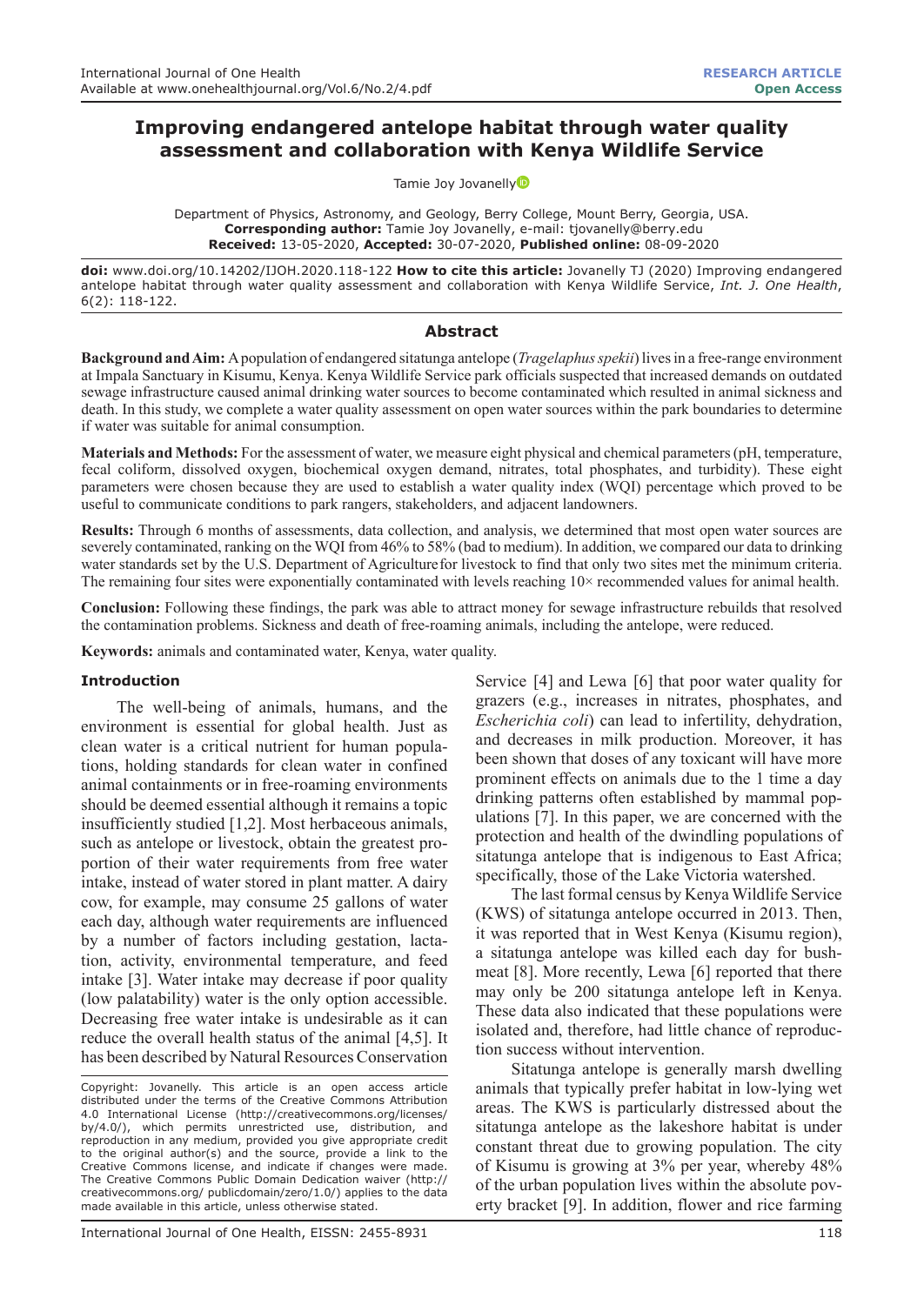have become increasingly detrimental to the marshy wetland environments needed for the success of wild sitatunga antelope [9].

In this study, we completed a water quality assessment on open water sources within the park boundaries to determine if water was suitable for animal consumption.

#### **Materials and Methods**

## **Ethical approval**

The research team only sampled water did not come into contact with the animals at Impala Sanctuary. The research team collaborated with the Kenya Wildlife Service (KWS) and had approval therein, to access open surface-water sampling sites in the park.

## **Study area**

The Impala Sanctuary, Kisumu, Kenya (0.0917°S, 34.7680°E; Figure-1), was gazetted in 1992 and is home to approximately 15 sitatunga antelopes. The small park (1 km<sup>2</sup>) is bordered by Lake Victoria on the west, which has become the prime habitat for the antelope that rarely wanders outside the wetland grasses during the daytime hours. Within the park boundaries, the antelope and a variety of other mammals (e.g., Burchell's zebras, impalas, and vervet monkeys) are able to move independently of fencing. Without reign, these animals are allowed to drink from varying, yet limited, open surface-water sources.

#### **Experimental approach**

KWS governs the Impala Sanctuary and initiated this collaboration. KWS Park Rangers and animal caretakers first became concerned about the antelope's health in 2015 when they had been showing signs of drastic weight reduction and three calves born in the park were stillborn. In previous years, challenges with providing clean water supply in the park have been exacerbated by increased building of luxury accommodations and hotels up slope. In addition, there are little environmental regulations or protocols for building which exacerbates the challenges of outdated and overused sewer systems in Kisumu [10].

Although antelope and livestock are not exactly the same physiologically, in our research, we make comparisons of the endangered sitatunga antelope

(*Tragelaphus spekii*) health to the water quality parameters established for hooved animals as there are not set guidelines for the latter (Table-1). In this study, we complete a water quality assessment on all free intake water sources (i.e., exposed surface-water sources) within the park boundaries of Impala Sanctuary (Figure-1). For the assessment, we measure eight physical and chemical parameters (pH, temperature, fecal coliform, dissolved oxygen (DO), biochemical oxygen demand (BOD), nitrates, total phosphates, and turbidity) using field instrumentation. These parameters have been chosen because they are essential to identifying water suitable for consumption by humans [2,11,12], but are also regarded as important to the overall health of mammals as described by the Agricultural Waste Management Field Handbook [4,13] and U.S. Department of Agriculture for livestock [14]. Furthermore, the parameters can be used to establish a water quality index (WQI) percentage. The WQI is a unit less number ranging from 1 to 100 that reflects the overall health of a system by assigning weighted values to the aforementioned parameters. A higher WQI number is indicative of better water quality (100-90 is deemed excellent water quality, for example). This value allows for contamination to be easily communicated to stakeholders without scientific jargon.

## **Methods**

Water quality data were collected weekly for a period of 6 months (June-November) at six open air drinking water sights commonly frequented by free-roaming park animals (Figure-1). Samples collected from sites 1, 3, and 4 come from a tributary that flows into Lake Victoria; whereas, sites 2, 5, and 6 are groundwater seeps. Some of the eight water quality parameters (pH, temperature, fecal coliform, DO,

**Table-1:** Maximum limit for animal ingestion from water (Agricultural Waste Management Field Handbook, 1992).

| <b>Chemical parameter</b> | <b>Maximum limit for animal</b><br>ingestion |
|---------------------------|----------------------------------------------|
| pH                        | $6.8 - 7.5$                                  |
| Phosphate (mg/L)          | < 1.0                                        |
| Nitrates (mg/L)           | < 100                                        |
| Turbidity (NTU)           | <30                                          |
| Fecal coliform/ 100 mL    | < 1.0                                        |



**Figure-1:** (a) Location map of Kenya in Africa. (b) Location map of Kenya in relationship to Lake Victoria. (c) Site map of the sample sites within the Kenyan Wildlife Service Impala Sanctuary, Kisumu, Kenya.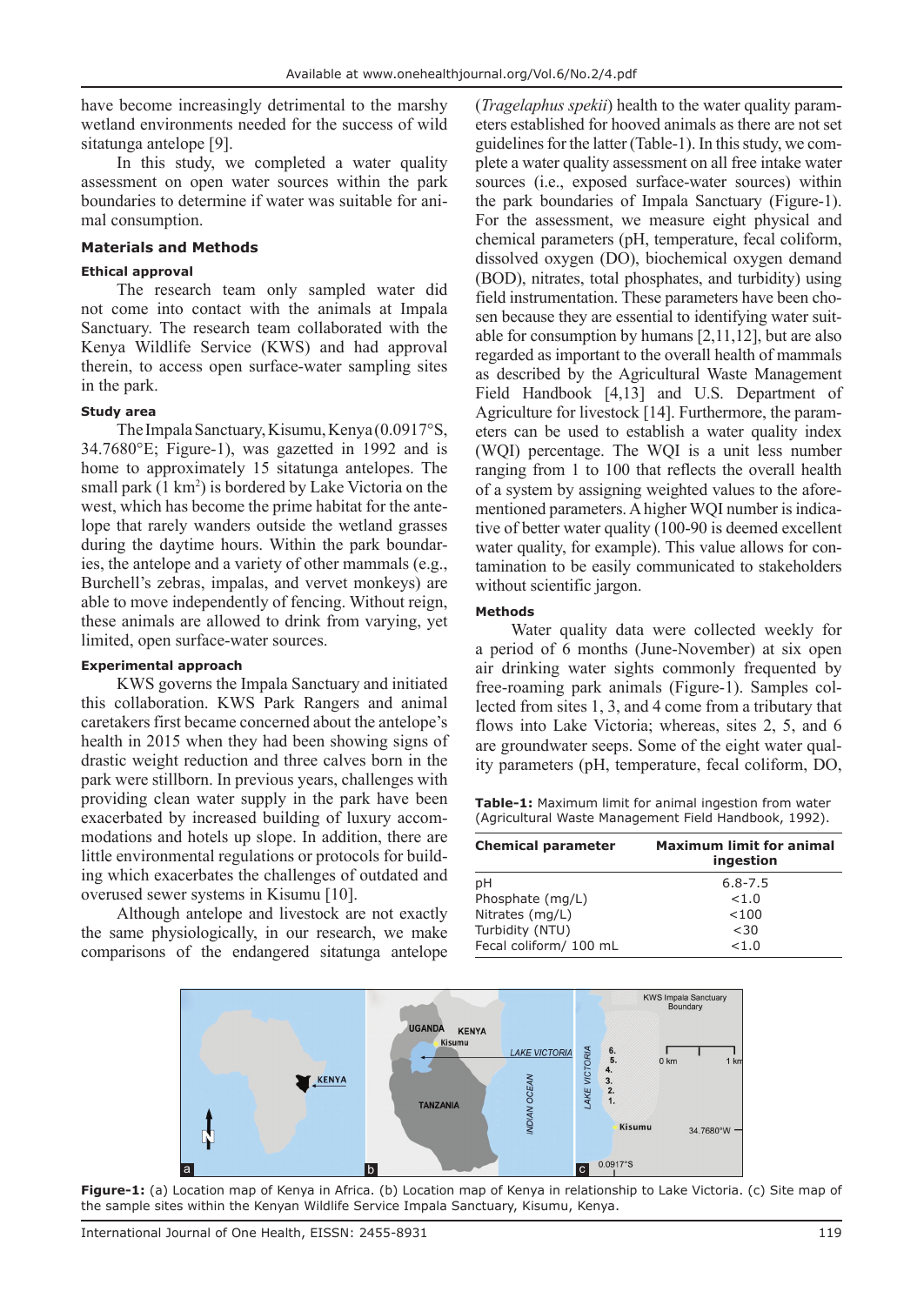BOD, nitrates, total phosphates, and turbidity) were measured on-site using field instrumentation, while others were determined in the laboratory. A handheld Texas Instruments Nspire CX calculator was used with corresponding DO, pH, and turbidity probes that connected directly to the instrument allowing for immediate field sampling. All probes were calibrated before each field visit using the temperature, humidity, elevation, and air pressure  at the field location. The instrument was calibrated for each parameter independently before use according to the instrument guidelines. Nitrates were determined using a zinc reduction method (code 3689-SC) and the phosphorus was established using the vanadomolybdophosphoric acid method (code 3655-SC). Temperature was measured on-site using a mercury thermometer.

At each sample site, water was collected in 250 ml Nalgene amber sample bottles and transported to the laboratory. The fecal coliform test was completed in the laboratory (usually within 4 h of sample collection) using 3M Petrifilm Coliform Count Plates by inoculating 1 ml water sample according to the manufacture's guidelines. The plates were incubated at room temperature for 24 h. After 24 h, the colonies on the slide were counted and recorded.

The remaining water samples were capped tightly and placed in a dark cabinet for 5 days and incubated at room temperature. The water sample was tested again after 5 days for DO using the TI-Nspire CX calculator and probe, and BOD calculated.

#### **Results**



Six sample sites (Figure-1) were chosen at open water sources in Impala Sanctuary that were frequented

**Figure-2:** Average monthly water quality indices compared to the United States Environmental Protection Agency water quality index calculated using minimum values for drinking water standards for human consumption.

daily by free-roaming animals that included the endangered sitatunga antelope. After 6 months of continual monitoring, a baseline WQI (that represents seasonal variability) was established for each sample site in Impala Sanctuary. We found that the water quality ranked from 46% to 57% (bad to medium), however, changes between the dry season (June) to the rainy season (July-November) were found to be negligible (Figure-2). DO ranged between 2.10 and 6.30 mg/L and was lowest at Site 1. The water acidity ranged between pH of 5.98 and 7.74 resulting in WQI values for pH from below average (54%). The temperature of the surface water sampled was 26-28°C. Nitrates were found in all of the samples (3.0-32.33 mg/L). The lowest nitrates (3.0 mg/L) of all the sample locations were found at Site 3, a groundwater seep. Phosphates ranged between 2.0 and 47.0 mg/L. July recorded the overall lowest levels of phosphates. Fecal coliform was found at all sampling locations during the duration of the study. These ranged from 6.00 colonies/100 mL to those too numerous to count. This as well as the elevated levels of turbidity (9.0-171.5 NTU) greatly impacted the overall WQI values at each of the sampling sites.

## **Discussion**

The arching goal of this project was to protect and conserve the free-roaming habitat of the endangered sitatunga antelope. As documented by our study, the available drinking water sources record water quality at damaging levels of contamination. After 6 months of continual monitoring, a baseline WQI (that represents seasonal variability) was established for each sample site in Impala Sanctuary. We found that the WQI ranked from 46% to 57% (bad to medium). Moreover, only two of the six sample sites met the minimum criteria determined by numerous livestock researchers [15-17] for fecal coliforms, nitrates, phosphates, and turbidity. The remaining four sites were exponentially contaminated with some levels reaching 10× recommended values for water health.

Through this intensive study, we were able to confidently validate that contamination was coming from upgradient sources including luxury hotels and residential complexes. Our research team agreed that large-scale changes to broken sewage lines, leaking septic tank systems, and waste disposal would take community effort that could be encouraged through a stakeholders meeting that included KWS Park Rangers and Animal Wardens and adjacent (upgradient) businesses. In this meeting, we used the WQI as a tool to communicate the adverse conditions for humans and animals alike. In addition, we discussed environmental regulations enforced by the Natural Environmental Management Authority for wastewater disposal. In promoting this multifaceted grassroots approach to conservation that is community centered, we were able to come to agreement to rebuild infrastructure. With a small amount of external funding,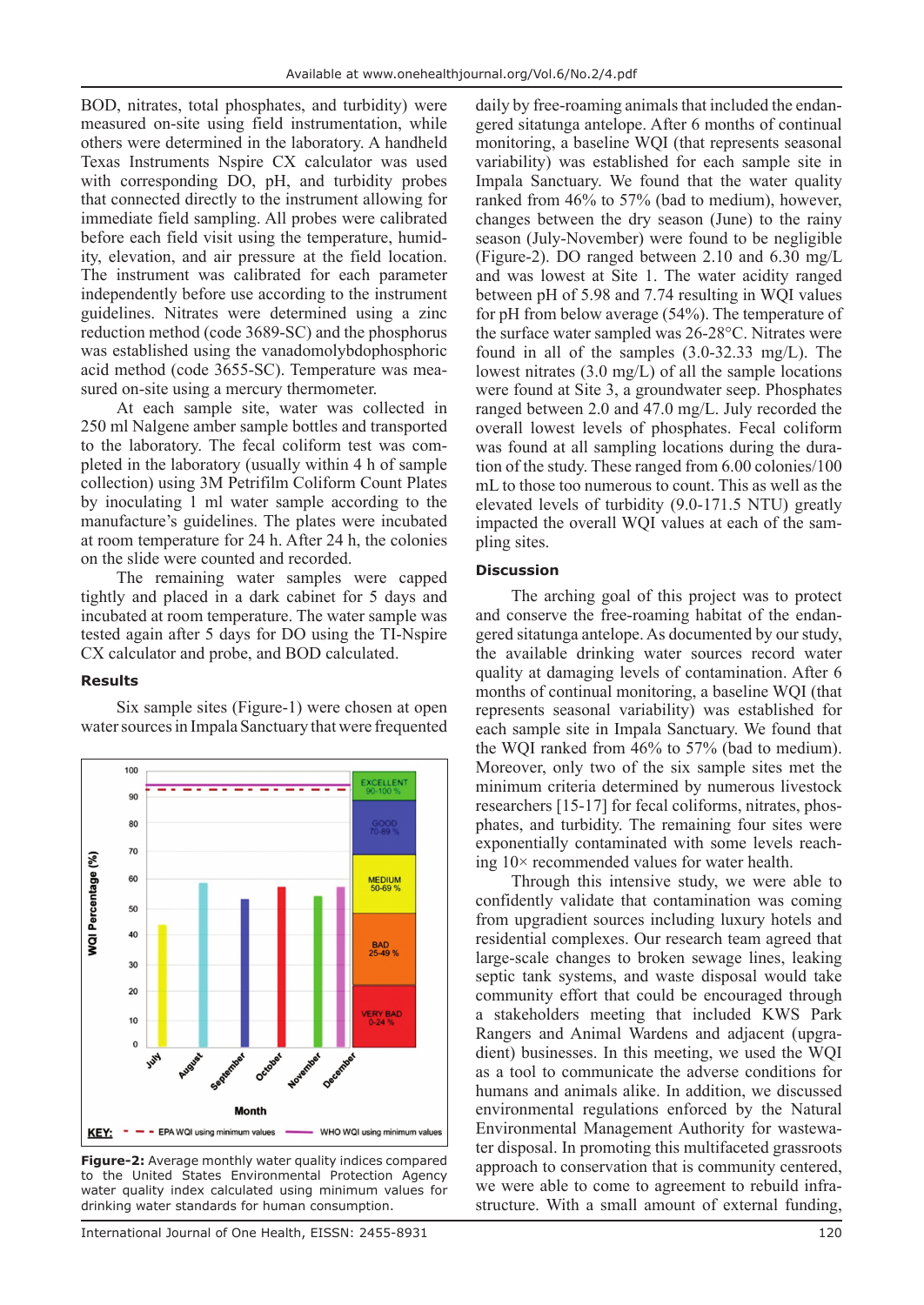we were able to install a French drain along the eastern border of the park boundary. This system rerouted contamination to the subsurface, whereby allowing for microbial activity to break down the pollutants. This reduced surface water overflow issues coming from broken sewer lines (some of which were also fixed). To date, the open water sources have seen a reduction in nitrates, phosphate, fecal coliform, and turbidity to levels acceptable for animal consumption. In addition, the free-roaming animals, including the antelope, appear to be in better health.

Studies have shown that increased environmental knowledge often leads to civic action in environmental/conservation efforts [17-19]. Directly relating to East Africa, this idea of shared scientific evidence could be used to promote the accountability of others, whereby encouraging the implementation of best practices as suggested by the World Bank [20] and Garen [21]. Together, these components support longterm, sustainable benefits to people, animals, and the environment.

#### **Conclusion**

A key component of this project was to train KWS scientists, wardens, and staff on how to use the field instrumentation and to have a thorough understanding of how to interpret results. This was done through a series of workshops, demonstrations, and field experiences. In addition, Jovanelly used a tiered teaching approach, whereby she taught the KWS park scientist who then taught the park warden. The park warden then taught the senior warden. With several people now comfortable with the instrumentation, the park personnel can now troubleshoot problems and have discussions about their results. Undoubtedly, employing the help and support of KWS to conduct long-term WQI monitoring is essential to project success. Through longterm monitoring of the eight parameters at Impala Sanctuary, we will be able to identify improvement or degradation to watershed health based on comparisons to new and old WQI values. In addition, in the future, we hope to sample for heavy metal contamination.

#### **Author's Contributions**

TJJ carried out the research project and subsequently trained the KWS staff. TJJ analyzed the data and wrote the initial draft of the manuscript and revised the manuscript. TJJ read and approved the final manuscript.

#### **Acknowledgments**

The author would like to thank the Rufford Foundation for supporting this project (Grant no. 18715-2 ). The author would also like to recognize KWS Research Scientist, Stanley Munji and KWS Park Warden and Research Scientist, Christine Boit, for their collaboration and park access.

#### **Competing Interests**

The authors declare that she has no competing interests.

#### **Publisher's Note**

Veterinary World (Publisher of International Journal of One Health) remains neutral with regard to jurisdictional claims in published map and institutional affiliation.

#### **References**

- Das, A. (2020) Water quality assessment of River Murti for the safety of wildlife, Jalpaiguri, West Bengal, India. *Sustain. Water Resour. Manag*., 6(2): 1-20.
- 2. United States Environmental Protection Agency. (2010) National Primary Drinking Water Standards. Code of Federal Regulations Website. Available from: http:// www.water.epa.gov/drink/index.cfm. Retrieved on 02-12-2019.
- 3. Von Emon, M. (2015) The importance of water quality to livestock production. *Farm J*., 15(4): 1-12.
- 4. Natural Resources Conservation Service. (1992) Agricultural Waste Management Field Handbook, National Engineering Handbook. Natural Resources Conservation Service, Washington, DC.
- 5. Higgens, S.F. and Agouridis, C.T. (2010) Drinking water quality guidelines for cattle. In: Biosystems and Agricultural Engineering. University of Kentucky, Lexington.
- 6. Lewa, S. (2019) Endangered Rare Antelope Facing Extinction due to Poaching. The Standard Newspaper, Kenya.
- 7. Raisbeck, M.F., Riker, S.L., Tate, C.M., Jackson, D.R., Smith, M.A., Reddy, K.J. and Zygmunt, J.R. (2008). Water Quality for Wyoming Animal and Wildlife: A Review of the Literature Pertaining to Health Effects of Inorganic Contaminants. University of Wyoming Extensions, Laramie, WY.
- 8. Mwenja, I. (2003) National rapid survey report on the population status and distribution of Sitatunga in Kenya. *Swara*, 24(3): 1-21..
- 9. Kisumu City Council Report. (2016) Fact Sheet. Available from: http://www.citycouncilofkisumu.or.ke. Retrieved on 13-08-2020.
- 10. Psloft, D.L. and Fulage, C.D. (2008) Water Quality for Livestock Drinking. University of Missouri, Agricultural and Farming Extension, Missouri.
- 11. Brown, R.M., McClellan, N.I., Deininger, R.A. and Tozer, G. (1970) A water quality index-do we dare? *Water Sew. Works*, 117(10): 339-343.
- 12. Mitchell, M.K. and William, S.B. (2000) Field Manual for Water Quality Monitoring. 12<sup>th</sup> ed. Kendal Hunt Publishing, Dubuque, Iowa.
- 13. Banning, K.L. (2005) Farm Water Quality Considerations. University of New Brunswick, Canada.
- 14. New Mexico State University. (1995) Water Quality for Livestock and Poultry. Guide M-112. New Mexico State University Extension, Las Cruces, NM.
- 15. Adams, R.S. and Sharpe, W.E. (1995) Water Intake and Quality for Dairy Cattle. DAS 95. Pennsylvania State Extension, University Park, Pennsylvania.
- 16. Beede, D.K. (2006) Evaluation of Water Quality and Nutrition for Dairy Cattle. High Plains Dairy Conference, Albuquerque, NM. p24.
- 17. Jovanelly, T.J., Rodríguez-Montero, L., Sánchez-Gutiérrez, R., Mena-Riveria, L. and Thomas, D . (2020) Under review. Evaluating watershed health in Costa Rican National Parks and protected areas. *Sustain. Water Resour. Manag*., 6(76): 1-14.
- 18. Jovanelly, T.J., Johnson-Pynn, J., Okot-Okumu, J., Nyenje,